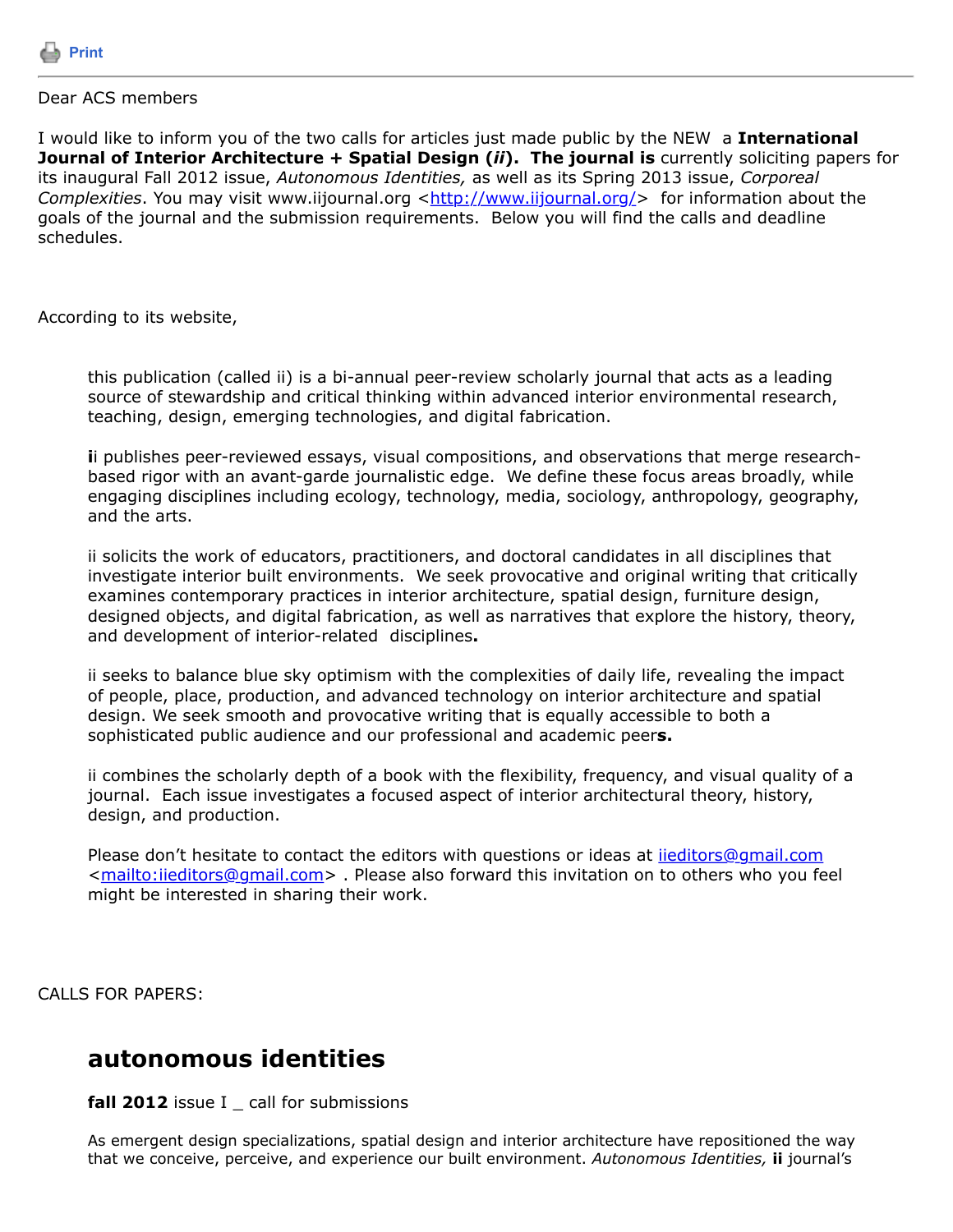inaugural issue, seeks scholarly design-research, visual compositions, and work that challenges disciplinary specificity. Spatial environments are informed by not only our perception of space, but also through their social engagement, performance engineering, and graphic integration. New awarenesses have converged to reimagine the design and construction of spatial and temporal interventions, as well as the corporeal and theoretical conditions of architectural environments and performance events.

Interior architecture and spatial design are poised to transform the design disciplines, and thus, *Autonomous Identities* is searching to identify tomorrow's spatial precedents. Both disciplines offer the potential to claim new territory by operating at the intersection of previously discrete knowledge bases. Thus, interior-related theory, praxis, and practice have assumed a collective crisis of identity. In this issue, **ii** is collecting work which has the potential to blur the traditional boundaries of the design by identifying provocative new spatial territories. The journal endeavors to gather exemplary projects that reveal interdisciplinary approaches to research and 'making' skills as they apply to interiors, light-mobile-architectures, and designed objects. *Autonomous Identities* will reveal contemporary developments in design education and practice relative to the exploration of emerging materials and technologies. The issue will highlight experimentation, theory, research, speculation, and innovation through its focus on collectively re-thinking 'space'.

*Autonomous Identities* will feature cross-disciplinary work that offers an alternative perspective on space, materiality, and tectonics. Work may include, but is not limited to, spatial design, graphic design, architecture, industrial design, engineering, fashion, performance, film, and multi-media, as well as the environmental and social sciences.

### **schedule**

- 15 August 2012 \_ worldwide call announced
- 01 October 2012 \_ paper submission deadline
- 15 October 2012 \_ paper selections announced
- 01 November 2012 final edits due
- 01 December 2012 \_ typeset confirmed
- 15 January 2013 \_ journal printed

# **corporeal complexities**

### **spring 2013** issue II \_ call for submissions

The field of spatial design presumes that a designer operates at the scale of the human body. Whether resulting in the design of furniture, fashion, a residence, event, or urban park, this emergent field of practice privileges the performance of the body and its relationship to space. Spatial design is impacted by scale in relation to the performance of a body, but liberated from the boundaries of traditional disciplines.

*Corporeal Complexities*, **ii** journal's second issue, requests articles and projects that explore the contingent relationships between body and space. The journal seeks work that examines the relationship of the human form in the design process, as a generator, as an observer, and as an active performer as it relates to interiors, spatial design, and light-mobile-architectures*. Corporeal Complexities* will gather exemplary projects that engage design complexities of the human body. This issue will explore new materials and technologies associated with contemporary design practices*.* The issue will feature work that proposes unique ideas of space, materiality, and tectonics relative to human scale. This includes but is not limited to work in fashion, furniture, industrial design, architecture, performance, film, event design, the social sciences, and the arts.

#### **schedule**

15 August 2012 \_ worldwide call announced 15 January 2013 \_ paper submission deadline 15 February 2013 \_ paper selections announced 30 March 2013 \_ final edits due 01 May 2013 typeset confirmed